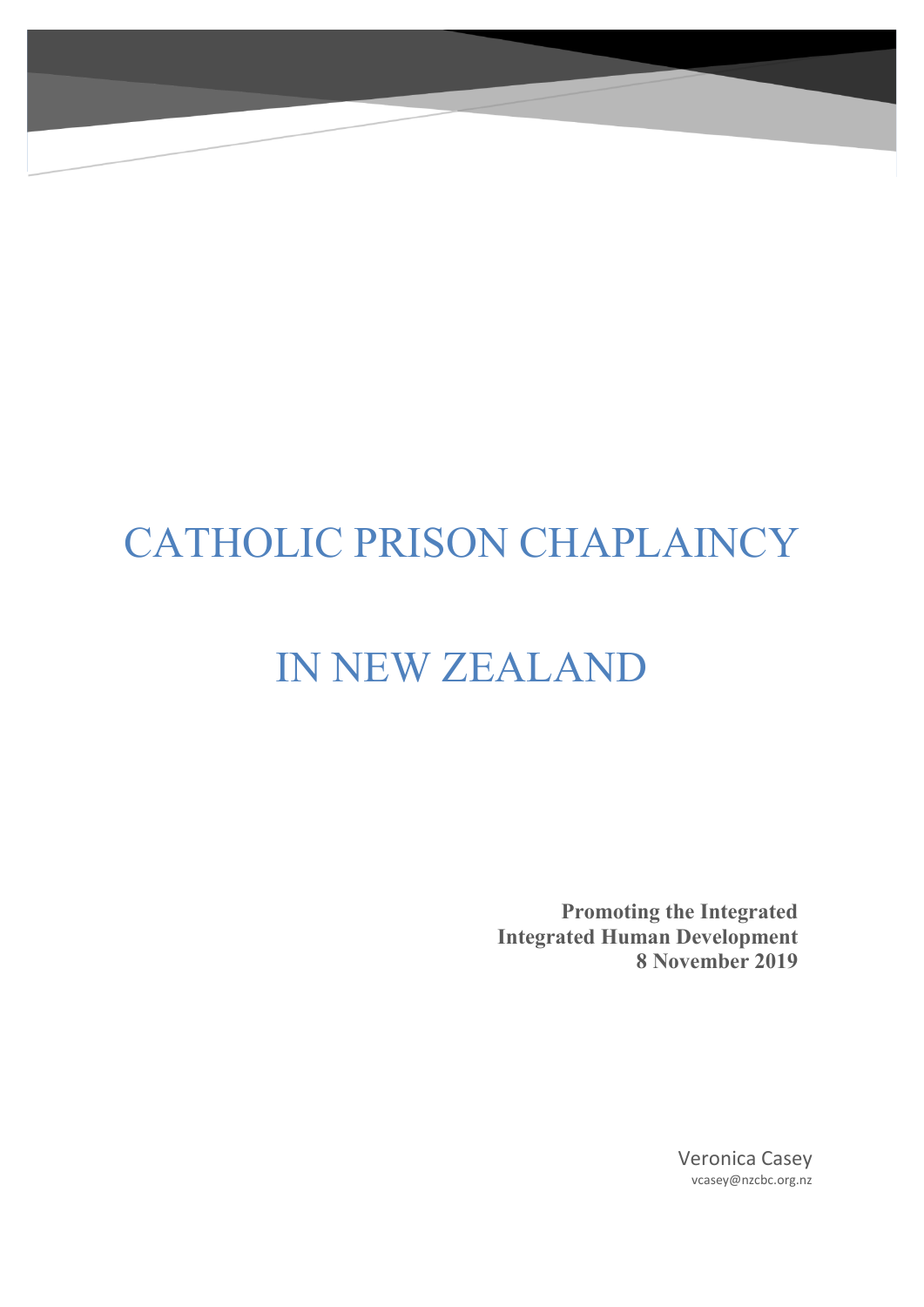**Kei te mihi ki te Runga Rawa Kei te mihi ki te whenua Kei te mihi ki a ratou ma Kei te mihi ki a tatou katoa Haumi e, hui e, taiki e.**

Acknowledging the Most High the land those who have died and us who are living let us gather and be united at this time.

Tēnā koutou, tēnā koutou, tēnā koutou katoa Greetings, greeting, greetings to you all.

I come to this Hui from New Zealand: a small country in the Pacific – 18,533 kms from Rome, with a population of approximately five million people from a wide range of nationalities.

New Zealand is best known for its beauty, its nuclear free policy, it's All Blacks, earthquakes and more recently the tragic mosque shootings.

Prison chaplaincy in New Zealand is a wholly ecumenical service governed by Prison Chaplaincy New Zealand, which is a trust board comprised of members of the mainstream Trinitarian churches, and representatives of the Council of Pentecostal Churches, and the Māori Council of Churches. The trust board holds a contract with the Department of Corrections to provide religious and spiritual services to all in New Zealand prisons. In turn the trust board subcontracts with the New Zealand Catholic Bishops Conference (NZCBC) to provide Catholic chaplaincy services. The service is provided by paid chaplains and by approximately 1400 volunteers.

Prison Chaplaincy New Zealand is responsible for determining the suitability of a chaplain to have access to the prison and can, in conjunction with the Senior Catholic Chaplain and the Diocese, remove that access on grounds of unsuitability or misconduct.

The NZCBC employs a Senior Catholic Chaplain to provide pastoral care and leadership to the Catholic chaplains and to work closely with the chief executive and management of Prison Chaplaincy Service.

At a management level the Senior Catholic Chaplain works closely with the Chief Executive of the Prison Chaplaincy Service, is a member of the management team and attends board meetings. The success of this arrangement is based on sound healthy relationships between the various parties and learning to work with differences.

Catholic chaplains are employed by their respective diocese and charged with representing their bishop in their ministry. The recruitment process is a joint one between the diocese, the Senior Catholic Chaplain and Prison Chaplaincy New Zealand. Similarly, the Senior Catholic Chaplain is a member of the recruitment team for Prison Chaplaincy Service chaplains. This is a relatively new initiative as the working relationships in the ecumenical service continue to develop.

The Catholic chaplaincy is a lay ministry with no consecrated Religious or ordained ministers in the roles. Each chaplain has contact with a priest who can be called on to celebrate Mass or for reconciliation.

**VERONICA CASEY 1**

Presentation for Dicastery for Promoting Integrated Human Development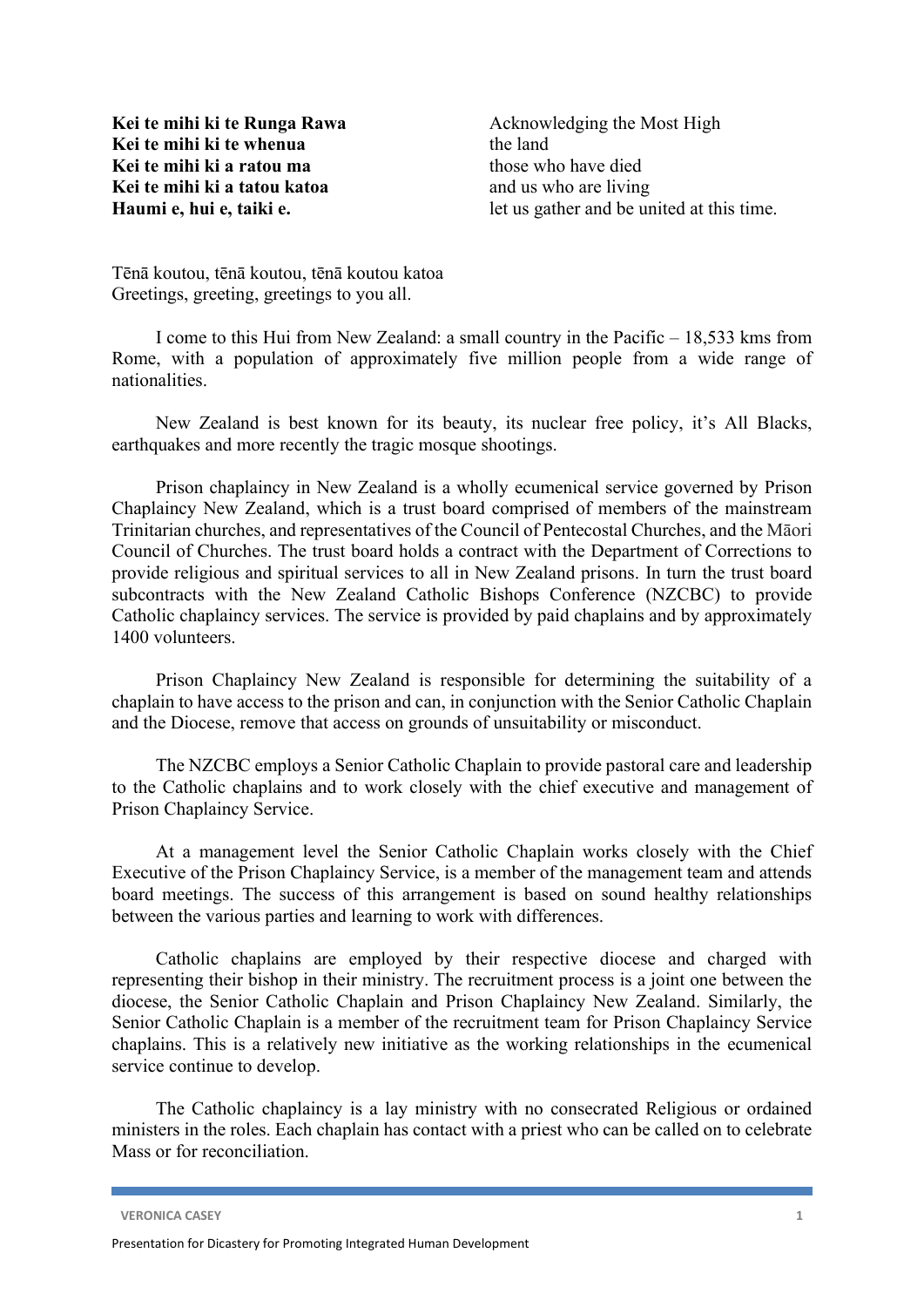Our prisons cannot and should not be compared with those of less affluent countries. The chaplains are not required to bring food, medicines and other necessities to those in prison. However, the conditions of loneliness, isolation, separation, worthlessness and desolation of the soul are prevalent. Prisons are a place of hopelessness, despair, revenge and division. Chaplains offer a safe, confidential and caring ministry, bringing hope that can transform lives into what can otherwise be a toxic environment. The presence of prison chaplains in prisons is protected by legislation, as the department of Corrections is required to provide for spiritual services for prisoners.

New Zealand was colonised by the British in 1840, approximately 500 years after the Māori people arrived from Eastern Polynesia and had developed a distinct Māori culture centred on kinship links and connection with the land. As a means of settling in peace, the Treaty of Waitangi was signed in 1840 between Māori chiefs and the British Crown, and includes three principles of partnership, participation and protection, requiring the Government to act reasonably and in good faith towards Māori, making the Government responsible for helping to address grievances, establishing equality, and the principle that all New Zealanders are equal under the law.

There are 18 prisons in New Zealand: 17 public prisons, 14 of which are for men and three for women. There is one private male prison run by Serco.

The first recorded prisons were in 1841 and reported as being very basic constructions, with one being a tent with difficult prisoners being kept in irons. The prisoners were largely engaged in hard labour, building the infrastructure for New Zealand.

Records show that the Government from 1842 required reporting of how religious observance was maintained, but the application of this was inconsistent and there was little conformity to the requirement.

In 1868 a Royal Commission on prisons expressed awareness about the weaknesses and inconsistencies that could arise where local clergy were appointed as prison chaplains, and stated that it was prepared to advocate for the development of a centralised prison chaplaincy service, but it was not until 1953 that this intention was realised. The prisons continued to be served on a voluntary basis by the local clergy, with Sunday service attendance being compulsory for all prisoners, who were restricted to attend the service only of their denomination. Between 1909 and 1949 the relationship between State and Church administration entered a new phase after legislation provided a statutory basis for the existence of officially appointed chaplains for the first time.

The influence of key Christian politicians and public servants was instrumental in recognising the need for an appropriate structural entity to be formed to provide oversight of the Prison Chaplaincy movement. As there was no national church in New Zealand this required the Churches to come together as the Cabinet of the day would not agree to any hint that one church was going to appear to be elevated over another. It was the National Council of Churches which agreed to take over the governing role, but the Catholic Church did not initially join this relationship – in fact until after 1965, there was little joint cooperation between the National Council of Churches and the Catholic Church on social, theological and immigration issues.

**VERONICA CASEY 2**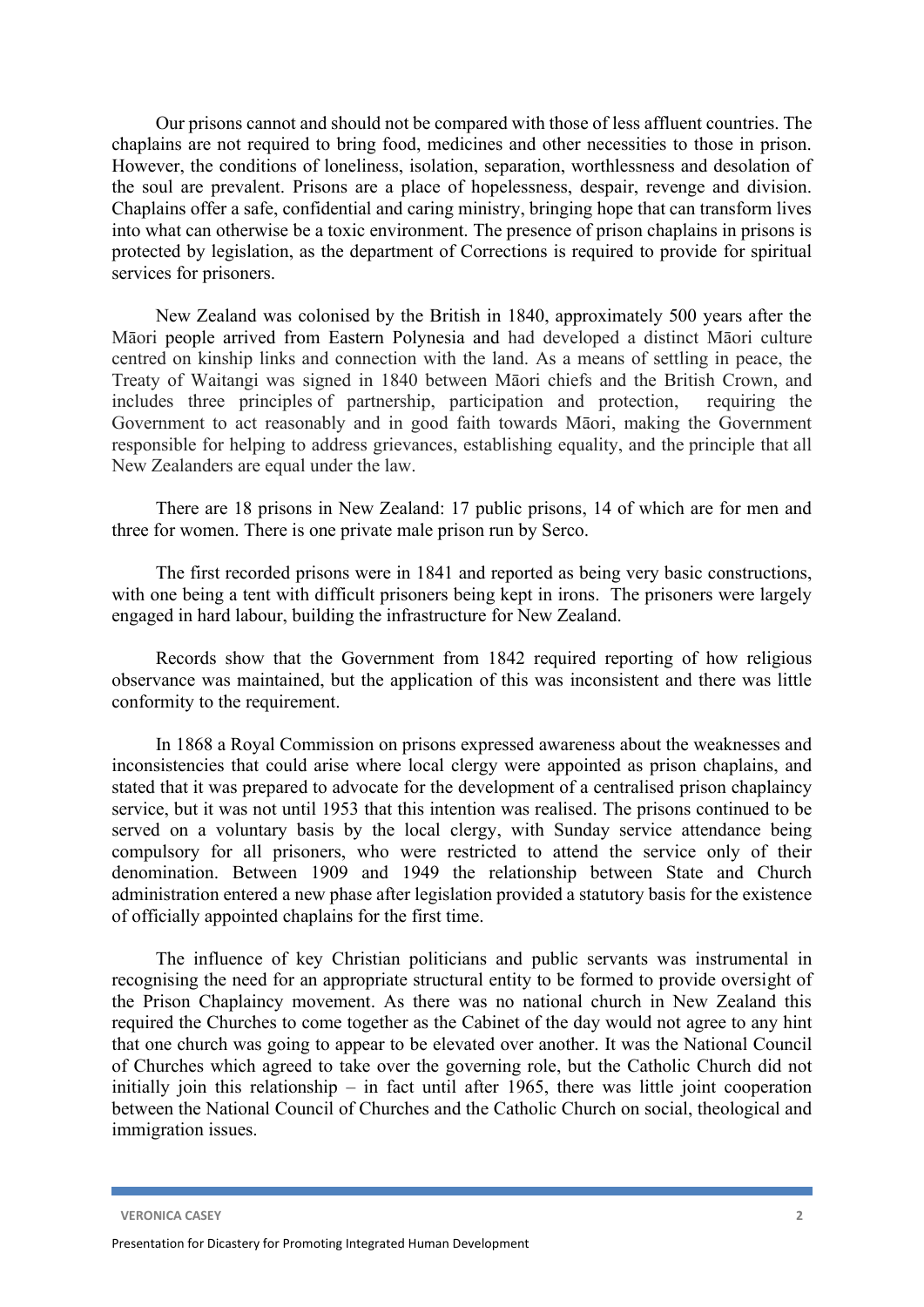The reasons underpinning not joining the arrangement for Prison Chaplaincy were stated by Cardinal Tom Williams as being because of the differences in ecclesiology, theology and polity of the Catholic Church and the NCC Churches. Cardinal Williams argued that the Catholic chaplain like the parish priest was the vicar acting vicariously on behalf of the bishop. This impasse was eventually bridged, aided by the desire of the state services to include Catholics in the arrangement, with agreement that a Senior Catholic Chaplain, equivalent to the Senior Protestant Chaplain, be appointed by the Catholic Church. Although there was now an arrangement between the churches, it took long and patient intervention by a committed and sensitive public servant for the individual church members to learn to overcome their suspicion of each other and work together to provide an effective and Ecumenical Prison Chaplaincy service.

Throughout this time a suitable model for Prison Chaplaincy was being sought by the Department of Justice and the Prison Chaplaincy Service. The New Zealand justice system has been developed on systems in America, Britain and Europe. In 1973 a Senior Prison Chaplain, in his report on his sabbatical study of prisons in those countries, reported that he had found little that could be applied in New Zealand. This particularly related to the lack of acknowledgement that Māori have a culture and tradition which they are struggling to maintain – one which we as Pakeha could have embraced and preserved with them – and that culture is community based. This was acknowledging the lack of recognition of the needs of our indigenous people, a problem that exists still.

The Prison Chaplaincy Service continued to evolve over the next years facing a number of political, legislative and environmental challenges, being submitted to a number of reviews, the demise of the National Council of Churches, and the change of personnel within government departments. The chaplains were also unhappy that they were responsible to a government department, which had drawn responsibility away from the churches.

In 2000 the Prison Chaplaincy Trust Board was established to enter into a contractual relationship with the Department of Corrections. Membership of the trust board was made up of churches holding a Trinitarian confession, with the power to co-opt additional skills as required. This new relationship had many implications for prison chaplaincy, including the change in relationship and the lack of understanding by the department of what prison chaplaincy represented.

This structure continues to be the governance body for prison chaplaincy today. There have been various periods of growth and struggle, particularly with the requirements of the accountabilities and reporting that accompany a contractual relationship. Prison Chaplaincy has had to continually upgrade its systems and its professionalism and standards, at the same time retaining its identity as a competent provider of religious and spiritual services for all prisons in New Zealand.

New Zealand has the second-highest imprisonment rate in the Western World after the United States of America with 214/100,000 population, compared with Australia 172/100,000, England/Wales 139/100,000, and Ireland 81/100,000.

We have had a reducing crime rate over the past 20 years, while the prison population has trebled since 1987; and we have a 60 per cent reoffending rate within two years!

Maori make up 16 per cent of the general population but 51 per cent of the prison population.

**VERONICA CASEY 3**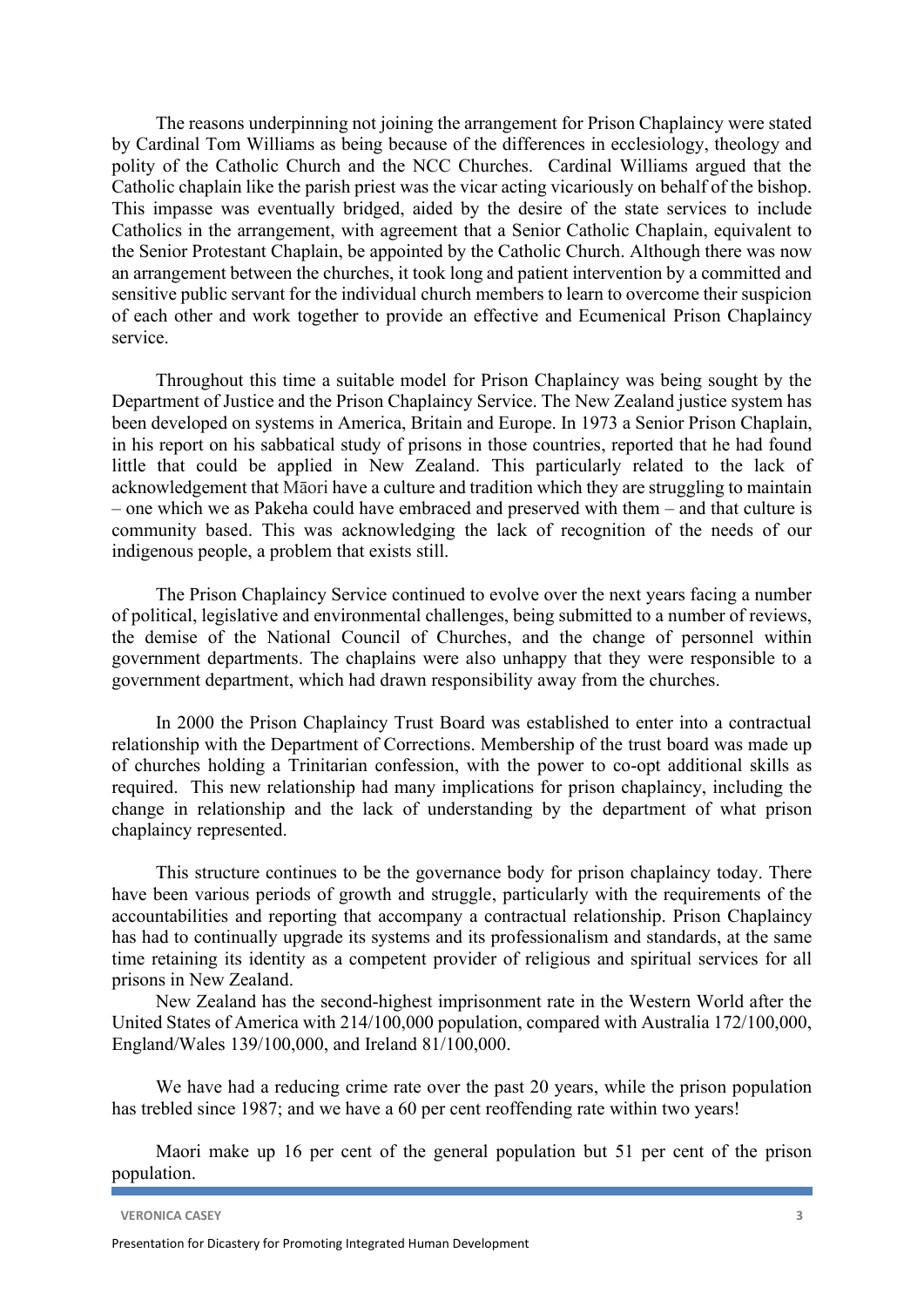Since 1979 various Governments have introduced increasingly harsh legislation intended as a deterrent to crime. This has only resulted in increased prison population, harsher penalties and increased difficulties getting parole. "Tough on Crime" has become a standard election slogan.

With the increased prison population comes overcrowding, with double bunking now being the norm. Difficulties in recruiting and retaining Corrections staff have resulted in increased and longer lockdowns reducing access to a range of services including chaplaincy.

Gang membership is increasing, compounded by the infiltration of some of the more notorious gangs from Australia and America. Access to illegal drugs such as methamphetamine is also contributing to this rise in gang numbers and to the prison population.

Australia has implemented a policy of deporting anybody who is not an Australian citizen who is found guilty of a designated offence which is punishable by at least two years' imprisonment. This has resulted in more than 1600 people arriving in New Zealand with no local connections, having lived in Australia often since early childhood. Many are married and have children in Australia. Some 44 per cent of these deportees reoffend in New Zealand.

Another changing demographic is the increasing number of people who are dying in prison: some from natural causes; but there are now more old men who have been convicted of historical sexual abuse, some as old as 89 being imprisoned for the first time.

Currently there is a Royal Commission of Inquiry into all forms of abuse in state care and faith-based abuse. The Church is involved in this inquiry, and the inquiry is likely to uncover the link between abuse and imprisonment.

On site the chaplains work as a team of equal status. The Catholic chaplain is responsible for ministering with the Catholic inmates, assisting with their spiritual needs and providing for the Sacraments and occasionally the Sacraments of initiation. A diocesan bishop has baptised two people recently in each of the prisons in his diocese. The remainder of chaplains' time is working with the other inmates including those of other faiths and of no faith.

In 2009, Caritas Social Justice Week was based on "A Justice that Reconciles." This was the focus for parish gatherings and activities. One commitment from that week was the roll out of Seasons for Growth to be introduced into all prisons. The programme was developed by the Sisters of St Joseph in Sydney and is an educational and support programme based on the four seasons of autumn, winter, spring and summer. It deals with all forms of grief and loss and provides a forum for the participants to talk about long-standing hurts. Forgiveness is a significant aspect of the programme and assists the participants to let go of long held grievances. Although not in all prisons, it is now well established in seven prisons and it is proving to be very effective.

Another outcome of Social Justice Week was an "Adopt a Cell" project where prayer cards were distributed at all parish masses asking for people to pray for the occupant(s) of a specified cell. This project captured the imagination of many people and was updated in the Year of Mercy, when the cards were updated, and a prayer card was developed for every person in prison on the day of Jubilee.

**VERONICA CASEY 4**

Presentation for Dicastery for Promoting Integrated Human Development